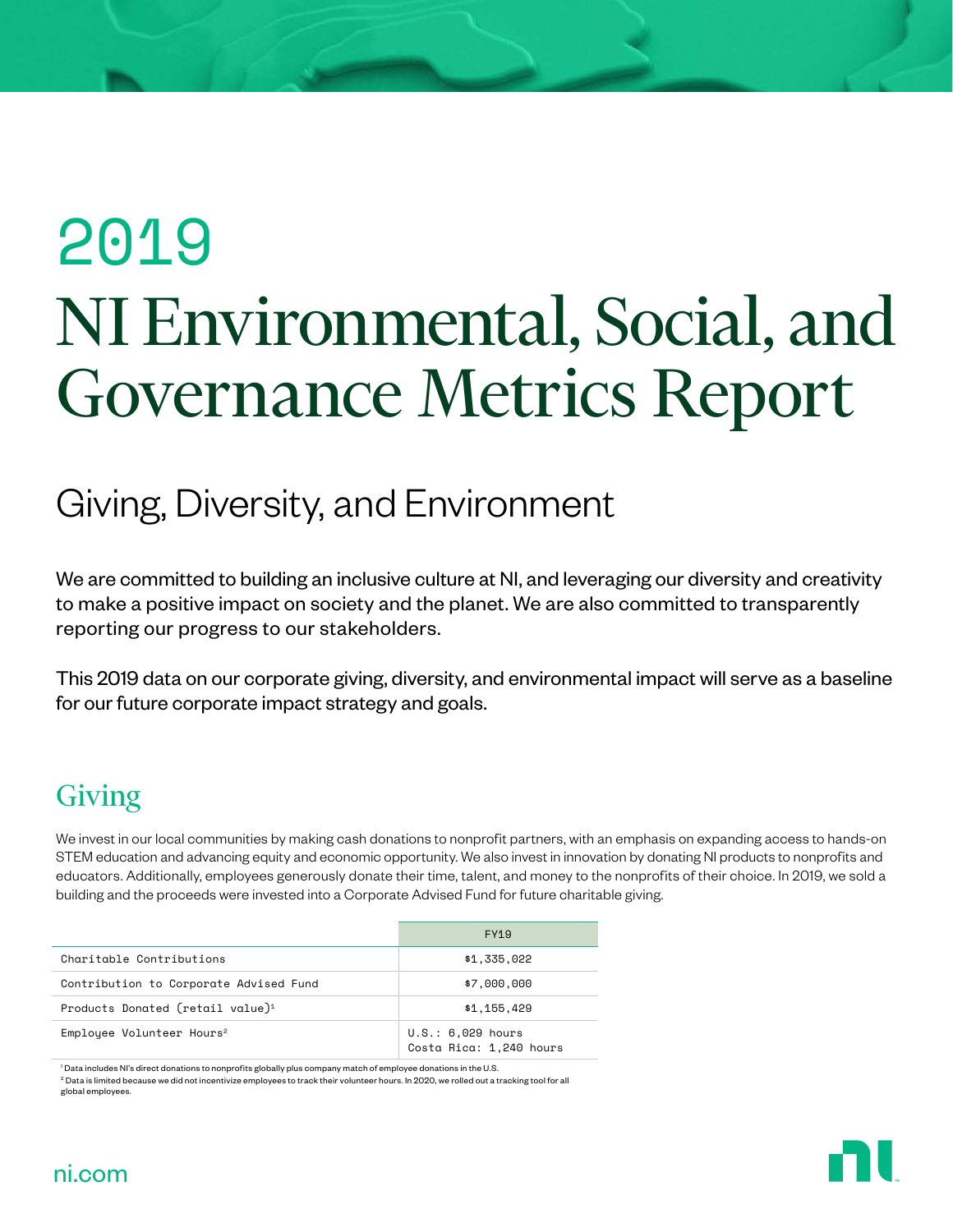## **Diversity**

Our corporate impact strategy for 2021 and beyond will focus on significantly increasing the gender and racial diversity of our workforce. Our 2019 demographics data will serve as a baseline for measuring improvement. We only report racial diversity data for U.S. employees due to legal constraints on data collection in many other countries.

### Global Workforce

| <b>MALE</b> | <b>FEMALE</b> | <b>NOT</b><br><b>DISCLOSED</b> |
|-------------|---------------|--------------------------------|
| 67.69%      | 32.30%        | 0.01%                          |
|             |               |                                |
| <b>MALE</b> | <b>FEMALE</b> | <b>NOT</b><br><b>DISCLOSED</b> |
| 69.54%      | 30.37%        | 0.09%                          |
|             |               |                                |

#### U.S. Workforce

|                | <b>MALE</b> | <b>FEMALE</b> |
|----------------|-------------|---------------|
| U.S. Workforce | 74.10%      | 25.90%        |

|                | <b>ASIAN</b> | <b>BLACK OR</b><br>AFRICAN<br>AMERICAN | HISPANIC<br>OR LATINO | <b>NATIVE</b><br>AMERICAN<br>OR ALASKA<br><b>NATIVE</b> | <b>NATIVE</b><br>HAWAIIAN<br>OR PACIFIC<br><b>ISLANDER</b> | <b>NOT</b><br><b>DISCLOSED</b> | TWO OR<br>MORE RACES | WHITE |
|----------------|--------------|----------------------------------------|-----------------------|---------------------------------------------------------|------------------------------------------------------------|--------------------------------|----------------------|-------|
| U.S. Workforce | 13.8%        | 1.6%                                   | 10.1%                 | 0.2%                                                    | 0.1%                                                       | 3.1%                           | 1.3%                 | 69.8% |

|                                                  | <b>MALE</b> | FEMALE |
|--------------------------------------------------|-------------|--------|
| U.S. Workforce in People<br>Management Positions | 71.20%      | 28.80% |

|                                                     | ASIAN | BLACK OR<br>AFRICAN<br>AMERICAN | <b>HISPANIC</b><br>OR LATINO | <b>NATIVE</b><br>AMERICAN<br>OR ALASKA<br><b>NATIVE</b> | NATIVE<br>HAWAIIAN<br>OR PACIFIC<br><b>ISLANDER</b> | <b>NOT</b><br><b>DISCLOSED</b> | TWO OR<br>MORE RACES | <b>WHITE</b> |
|-----------------------------------------------------|-------|---------------------------------|------------------------------|---------------------------------------------------------|-----------------------------------------------------|--------------------------------|----------------------|--------------|
| U.S. Workforce in<br>People Management<br>Positions | 11.6% | 1.4%                            | 8.5%                         | 0.0%                                                    | 0.2%                                                | 1.2%                           | 0.8%                 | 76.2%        |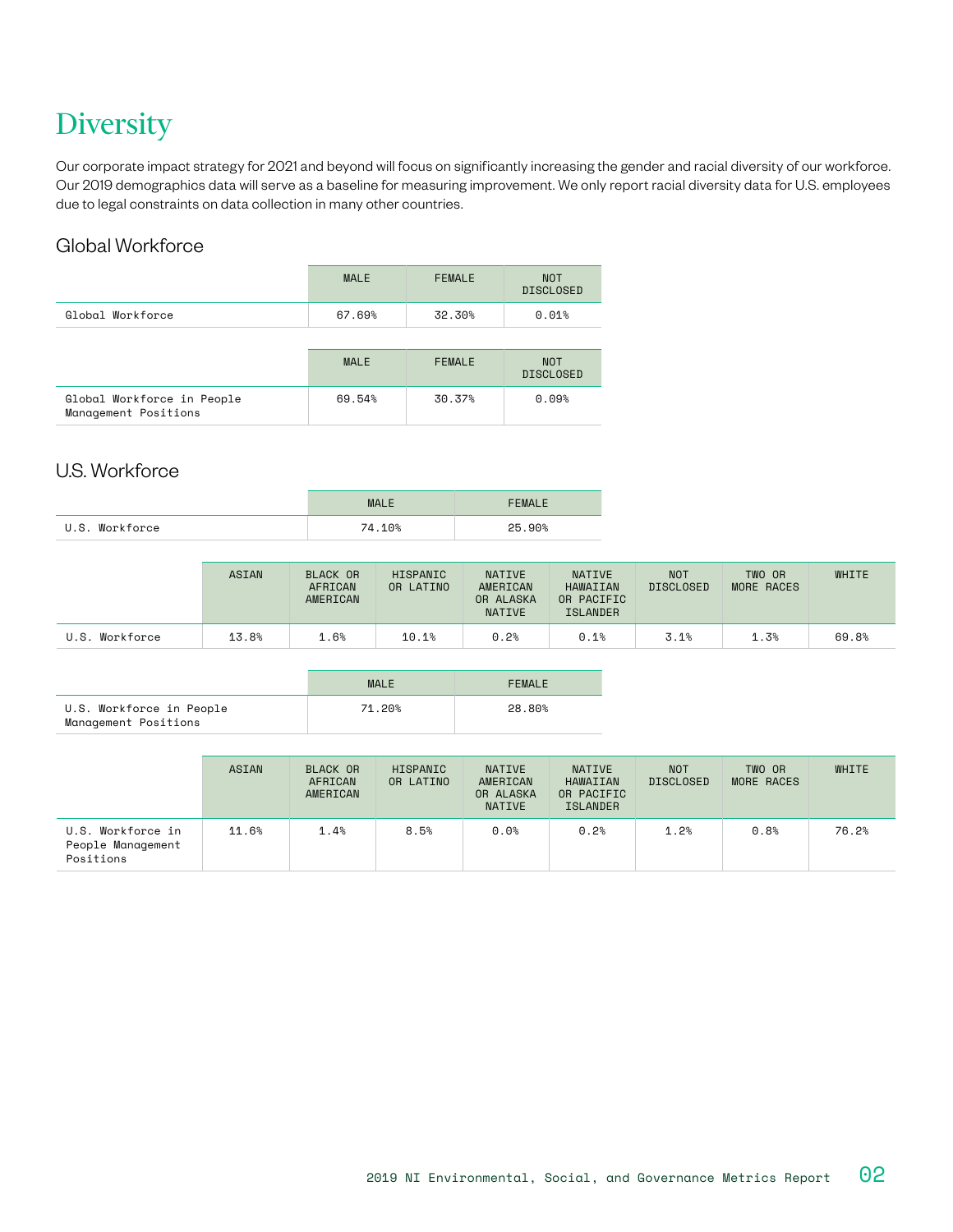## Environment

We are committed to minimizing our environmental impact on a global scale. This commitment includes optimizing complete product lifecycles and conserving resources in all our facilities.

With the exception of the waste diversion data as noted, all data below was collected from 14 NI sites in 10 countries. These include all NI-owned sites and our largest leased sites, which together represent approximately 78% of NI employees globally.

### Global Overview

| GLOBAL                           | PERFORMANCE | <b>UNITS</b>          | <b>PER \$1</b><br>MILLION<br><b>REVENUE</b> |
|----------------------------------|-------------|-----------------------|---------------------------------------------|
| Water Use                        | 152,959     | m <sup>3</sup>        | 113                                         |
| Energy Use                       | 47.788.548  | kWh                   | 35,399                                      |
| Scope 1 Emissions                | 1,226       | tCO <sub>o</sub> e    | 0.91                                        |
| Scope 2 Emissions (Market-based) | 16,034      | tCO <sub>o</sub> e    | 11.88                                       |
| Waste Generated                  | 3.479       | metric tons           | 2.58                                        |
| Waste Diversion                  | 44%         | landfill<br>avoidance | n/a                                         |

#### **Water**

| LOCATION                                         | <b>TOTAL WATER</b><br>USE $(M^3)$ | INTENSITY-<br>M <sup>3</sup> /EMPLOYEE | INTENSITY-<br>$M3/SO$ FT |
|--------------------------------------------------|-----------------------------------|----------------------------------------|--------------------------|
| Austin                                           | 55,018                            | 25.01                                  | 0.07                     |
| Santa Clara                                      | 668                               | 7.68                                   | 0.01                     |
| Debrecen                                         | 23,488                            | 15.66                                  | 0.09                     |
| Penang                                           | 57,425                            | 91.15                                  | 0.18                     |
| Shanghai                                         | 3,971                             | 9.23                                   | 0.04                     |
| Costa Rica                                       | 1,215                             | 3.22                                   | 0.03                     |
| India                                            | 3,808                             | 11.20                                  | 0.12                     |
| Aachen                                           | 346                               | 6.29                                   | 0.03                     |
| Munich                                           | 957                               | 5.98                                   | 0.02                     |
| Newbury                                          | 4,212                             | 42.12                                  | 0.15                     |
| Taipei International Building                    | 651                               | 9.30                                   | 0.02                     |
| Einstein Office Building                         | 186                               | 9.30                                   | 0.05                     |
| Dao Teng International<br><b>Business Center</b> | 47                                | 9.30                                   | 0.11                     |
| Nomura Real Estate Dev                           | 967                               | 9.30                                   | 0.05                     |
| Total                                            | 152,959                           |                                        |                          |
| Average                                          |                                   | 25.17                                  | 0.09                     |